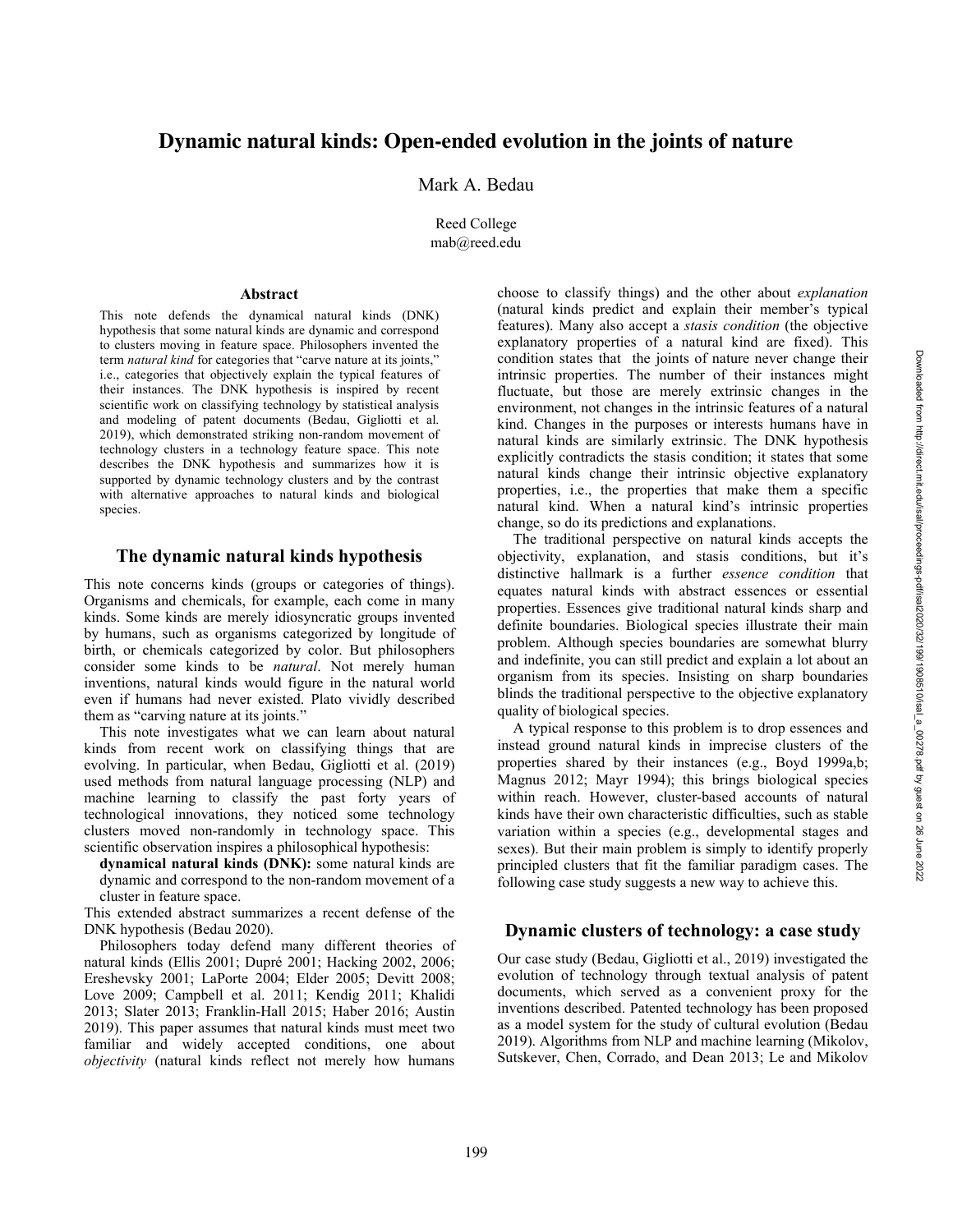2014) were used to produce a high -dimensional technology feature space , constructed so as to maximize the following property :

**proportionality property**: The proximity of patent documents in technology space is proportional to the similarity of the inventions described in the documents.

It is a contingent matter to what extent th e proportionality property holds for the technologies described in specific documents that are embedded in a specific feature space .

The proportionality property is illustrated in Figure 1, which is a tSNE projection of centroids of patent clusters scattered through a 300 -dimensional technology space. The centroids fall into evident local groups, and microanalysis shows that different groups correspond to clusters of different kinds of technologies. Figure 2 adds human -created verbal labels for a few groups. Different groups indicate different clusters of technologies persisting in different regions of technology space.



Figure 1. A tSNE projection of the centroids of clusters found in patents embedded in 300d technology space, trained on the patent corpus. Reproduced from Bedau, Gigliotti et al. 2019.

Figure 2 shows how cluster s mov e in technology space, by encoding the issue date of the patents in each cluster with a grayscale shade (time moves from black to white ). Dark groups show a cluster that went extinct (e.g., the packing and stacking cluster), and light groups indicate a new emerging cluster (e.g., molecular genetics ). Figure 2 shows various kinds of cluster motion. Some appears random, but non random motion in the 300 -dimensional technology space has been confirmed for some clusters. For example , Figure 2 show s that the communications cluster originally centered on audio technology (A), but later spun off sub -clusters for digital media (B), communication networks (C), and on -line publication (D). This illustrates how the characteristic properties of a technology cluster enable us to predict and explain the typical features of certain inventions, and how those predictions and explanations can change and evolve.



Figure 2. Blow-up of part of the tSNE projection in Figure 1; contour lines indicate the kernel density estimation, and centroid color indicate time frames (from black to white). Capital letters label sub -clusters for (A) audio technology, (B) digital media technology, (C) technologies for communication networks , and (D) on -line publication. Modified from Bedau, Giliotti et al. (2019).

## **Evidence for the DNK hypothesis**

There are two main reasons to believe the DNK hypothesis (see Bedau 2020 for more details) . The first is simply the existence of dynamic clusters of technology that the case study demonstrate d. Those clusters fit the objectivity and explanation conditions that are the principle hallmarks of natural kinds, so if patent documents are accurate descriptions of inventions, then dynamic technology clusters look like dynamic natural kinds. Secondly, the DNK hypothesis compares favorably with its static essence- and cluster -based competitors, because it shares their virtues but avoids their vices. In particular, the NLP and machine learning algorithms produce clusters that are both properly principled and fit paradigms cases including biological species.

The DNK hypothesis assumes natural kinds are real, objective, empirically grounded explanatory properties. Many are static and unchanging, but some are dynamic and undergo a process of generation, change, and destruction. The result is a philosophical picture in which some of the very "joints of nature " exhibit on -going and open -ended evolution.

#### **Acknowledgements**

For collaboration on the computational study of the evolution of technology and discussion of its philosophical implications, I am especially grateful to Nicholas Gigliotti, Tobias Rubel Janssen, Alec Kosik, Ananthan Nambiar, and Norman Packard.